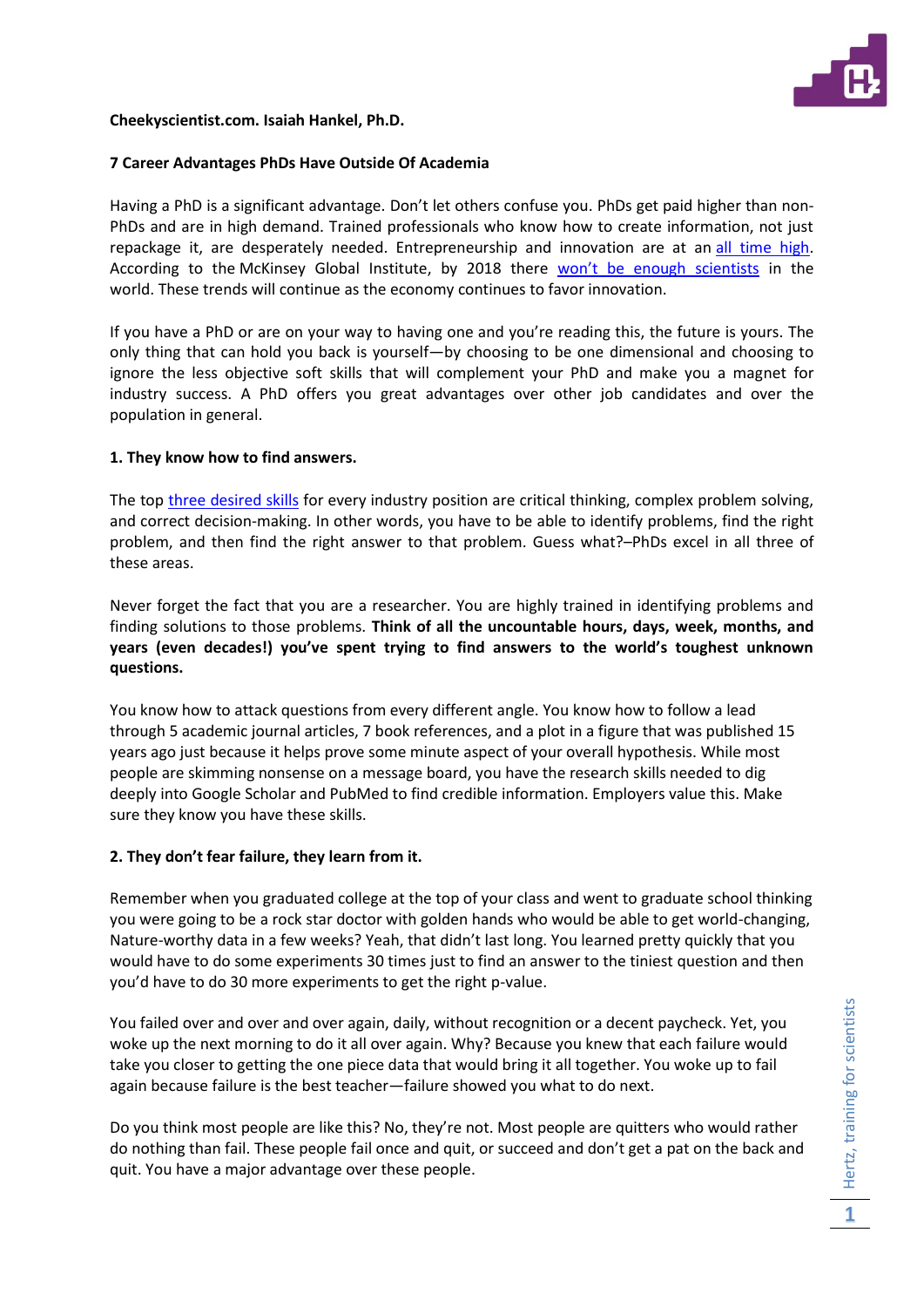

# **3. They know how to deal with negative bosses.**

My academic advisor was brilliant and hardworking and a complete jerk. He would make me feel useless and small and stupid every day that I went into the lab. He'd yell at me, position other students against me, and try to block me from graduating. He even cancelled the congratulatory lab party that was supposed to happen after I defended my thesis.

I never used to talk about it because I thought I was the only one who had to deal with this kind of negative mentorship in graduate school. I was wrong. It turns out that hundreds of other PhDs have had very similar experiences. The problem is academics can become professors without any kind of management or interpersonal skills training. As a result, some students get horrible mentors.

During the five years I was in graduate school, there were at least three cases of professors either abusing students or sleeping with them. This is a widespread problem in academia that gets hushed up by Universities with huge teams of lawyers. Here's my point–if you can deal with this kind of tyranny, you can easily deal with anything that comes your way in industry. Sure, I've had bad bosses in industry too but nothing that compares to what I had to deal with in academia.

In industry, you have human resource departments, you have management training programs, you have firm harassment laws, on and on. If you're in academia now and struggling with a negative mentor, know this—you'll never have it this bad again and everything you're going through is preparing you for a better future in industry.

# **4. They are comfortable with uncertainty.**

If you have a PhD or are getting a PhD, you've probably spent years of your life smack in the middle of uncertainty. You have no idea if your next grant is going to be funded. You have no idea if your paper is going to get passed that damn third reviewer and get published. You have no idea when your committee is going to give you the green light to defend your thesis. You don't even know if the project you're working on has an answer at all! Everything you're doing–your life's work–could be proven untrue at anytime.

As a PhD, you're not just comfortable with uncertainty, you thrive on it. You know that without uncertainty, discovery would be impossible. Most people don't get this. Most people want a sure thing and will spend their entire lives choosing unhappiness over uncertainty. Use this to your advantage. Be willing to take risks that other people are not willing to take.

# **5. They don't just regurgitate information, they create it.**

One of my committee members once told me the difference between leaving graduate school with a Masters degree versus leaving with a PhD. He said that a Masters degree is granted to those who have mastered a field while a PhD is granted to those who have added to a field.

Less than 2% of the population has a PhD. Why? Because adding to a field is hard. Anyone can learn something and then repackage it. Anyone can regurgitate information. That's easy. It's so much harder to create information–to bring knowledge into existence for the very first time.

If you have a PhD, you are a creator of information. This is one of your most valuable and most transferable skills. Don't assume that everyone can create information. Most people can't even do a book report. You, on the other hand, have spent years creating information and months putting it together into a hundred page story called a thesis just so 5 other people can read it. This kind of innovation and tenacity is uncommon.